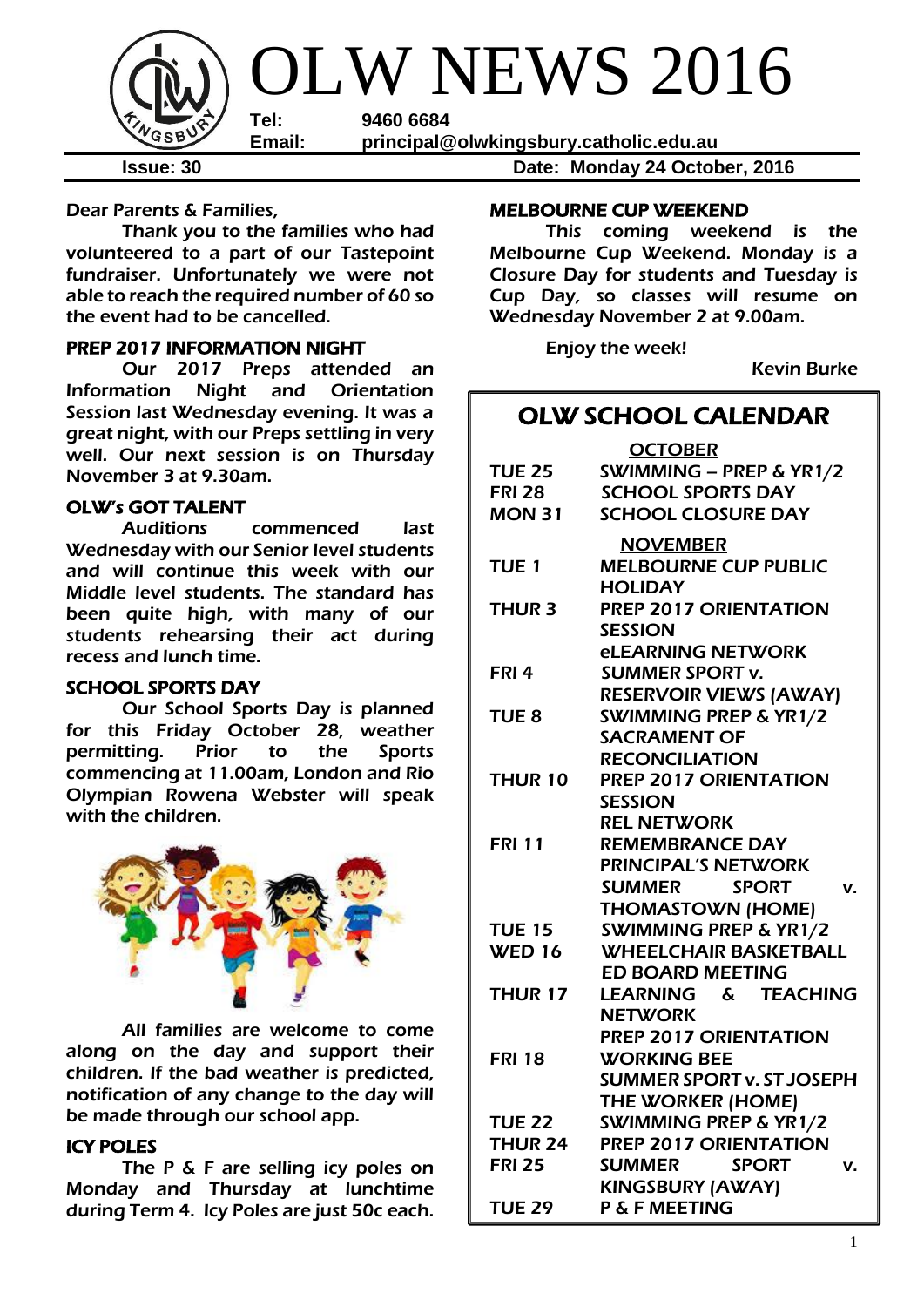

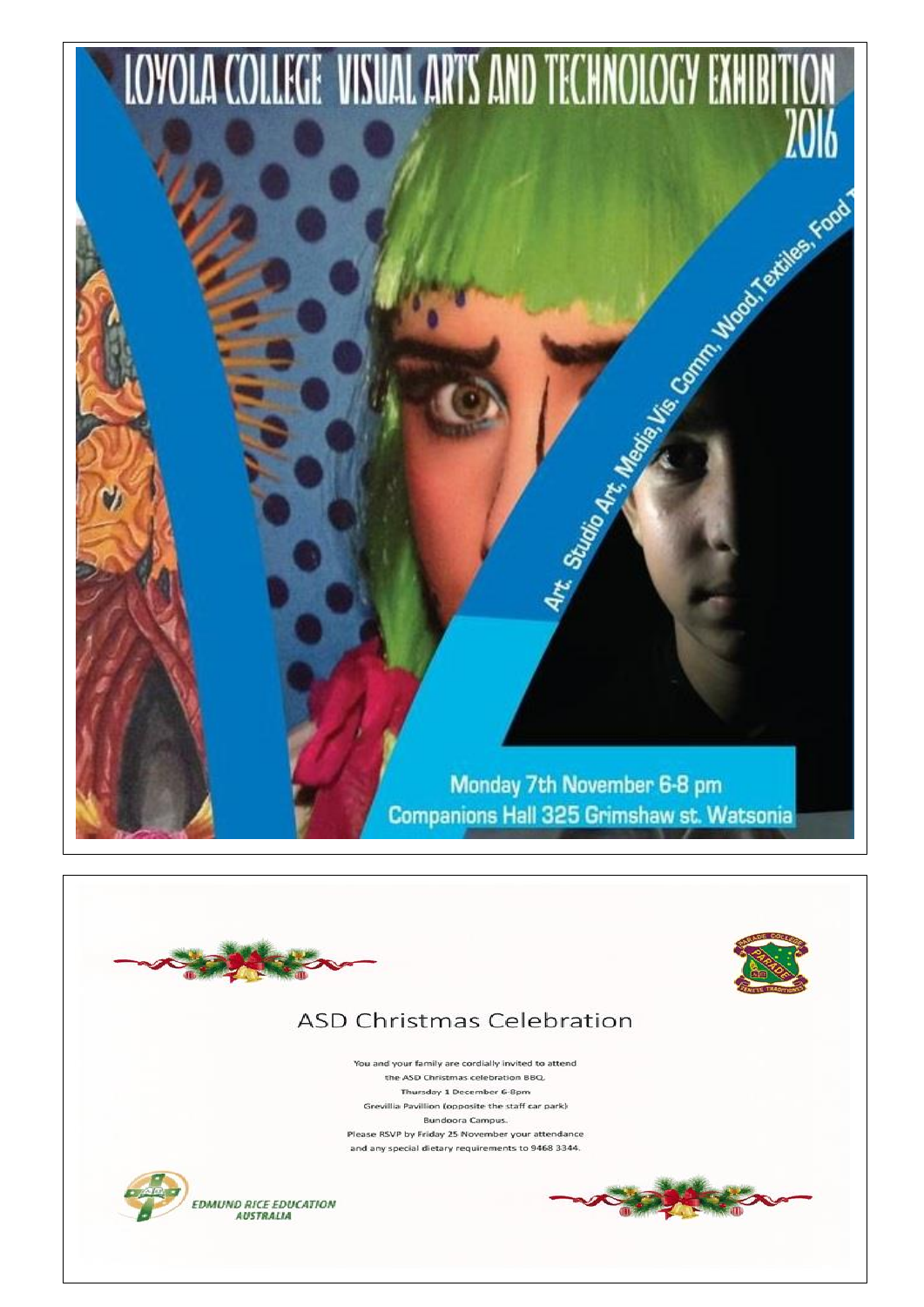# *Parish of Our Lady of the Way Kingsbury*

*Presbytery: 13 Green Ave, Kingsbury, 3083*

*Parish Priest: Fr Terry Bergin Parish Tel: 9462 1221 School Tel: 9460 6684 Email: terrybergin1@bigpond.com*

**Parish Website:** OLW Kingsbury

Mass Timetable Saturday – Vigil Mass: Sunday: Weekdays: Sacrament of Reconciliation: Rosary Monday to Saturday: Divine Mercy Chaplet Exposition of the Blessed Sacrament: 6.00PM 8.00AM and 10.00AM 10.00AM Saturday from 5.15 to 5.45PM 9.30AM After Mass Daily Friday from 9.00 to 9.30AM *Baptisms and Marriages by appointment: Please ring 9462 1221*

*Entrance Antiphon:* Let the hearts that seek the Lord rejoice; turn to the Lord and his strength; constantly seek his face.

*Communion Antiphon:* We will ring out our joy at your saving help and exult in the name of our God.

## *Readers for Sunday Mass*

| $23rd$ Oct | 6pm J Conway | 8am C Nguyen  | 10am I Lowe  |
|------------|--------------|---------------|--------------|
| $30th$ Oct | 6pm L Lipson | 8am P Hearity | 10am M Nolan |

## *Extraordinary Ministers of Holy Communion*

| $23^{\text{rd}}$ Oct | 6pm G Verhoeve | 10am D Grant |
|----------------------|----------------|--------------|
| $30th$ Oct           | 6pm M Martin   | 10am I Lowe  |

# *OLW Church Cleaning Roster*

| $22th$ Oct          | <b>Professional Cleaners</b> |            |            |
|---------------------|------------------------------|------------|------------|
| 5 <sup>th</sup> Nov | <b>B</b> Bowlen              | M Magnacca | P Matthews |

## *OLW Sacristy Linen Laundering Roster*

| Kath Zanina<br><b>Joy Conway</b>                   |                       |
|----------------------------------------------------|-----------------------|
| <b>Church Account</b><br><b>Presbytery Account</b> | \$1059.50<br>\$597.00 |
|                                                    |                       |

*23rd* 10am Mass. Today we pray for the Pedrelli and the Marii families.

# *All Saints Day*

Tues 1<sup>st</sup> Nov: Mass times 10am and 7pm.

**Senior's Christmas Parish lunch:** will be held on the 6<sup>th</sup> December in Parish hall. Cost \$15.00 per person.

*Parish lunch:* Please sign your name on the list in the fover if you are interested in coming to the Parish lunch this Wednesday, 12.00 at The Summerhill Hotel.